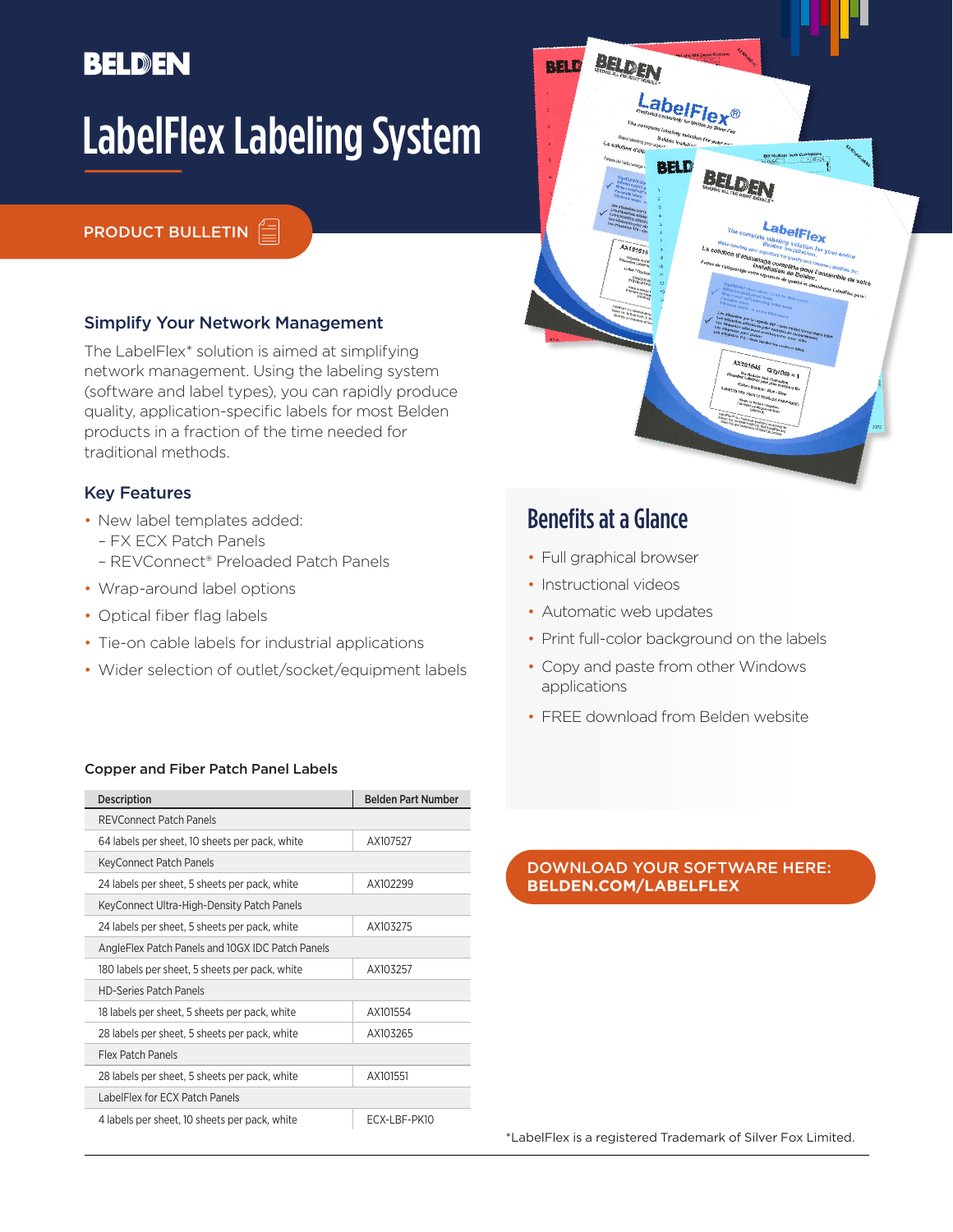## Ordering Information

#### Copper and Fiber Cable Labels

| <b>Description</b>                                                                          | <b>Belden Part Number</b> |  |  |  |
|---------------------------------------------------------------------------------------------|---------------------------|--|--|--|
| Fiber Flag Labels                                                                           |                           |  |  |  |
| 60 labels per sheet, 10 sheets per pack, print area 0.39x0.79 in., white                    | AX107692                  |  |  |  |
| 24 labels per sheet, 10 sheets per pack, print area 0.39x0.79 in., white                    | AX107693                  |  |  |  |
| 42 labels per sheet, 10 sheets per pack, print area 1.18x0.39 in., white                    | AX107721                  |  |  |  |
| Cable Labels                                                                                |                           |  |  |  |
| 48 labels per sheet, 25 sheets per pack, cable OD 0.24 in. Print Area 0.98x0.47 in., white  | AX101555                  |  |  |  |
| 24 labels per sheet, 25 sheets per pack, cable OD 0.51 in. Print Area 0.98x0.78 in., white  | AX101556                  |  |  |  |
| 72 labels per sheet, 25 sheets per pack, cable OD 0.20 in. Print Area 0.98x0.32 in., white  | AX107694                  |  |  |  |
| 48 labels per sheet, 25 sheets per pack, cable OD 0.24 in. Print Area 0.98x0.75 in., white  | AX107695                  |  |  |  |
| 24 labels per sheet, 25 sheets per pack, cable OD 0.24 in. Print Area 1.97x0.75 in., white  | AX107696                  |  |  |  |
| 24 labels per sheet, 25 sheets per pack, cable OD 0.67 in. Print Area 0.98x0.98 in., white  | AX107697                  |  |  |  |
| 8 labels per sheet, 25 sheets per pack, cable OD 0.79 in. Print Area 1.97x0.79 in., white   | AX107698                  |  |  |  |
| 16 labels per sheet, 25 sheets per pack, cable OD 0.79 in. Print Area 0.98x0.79 in., white  | AX107699                  |  |  |  |
| 32 labels per sheet, 25 sheets per pack, cable OD 0.39 in. Print Area 0.98x0.75 in., white  | AX107719                  |  |  |  |
| 16 labels per sheet, 25 sheets per pack, cable OD 0.39 in. Print Area 1.97x0.75 in., white  | AX107720                  |  |  |  |
| Cable Tie-On Labels                                                                         |                           |  |  |  |
| 48 labels per sheet, 10 sheets per pack, cable OD 0.39 in. Print Area 2.36x0.51 in., white  | AX107700                  |  |  |  |
| 48 labels per sheet, 10 sheets per pack, cable OD 0.39 in. Print Area 2.36x0.51 in., yellow | AX107701                  |  |  |  |
| 32 labels per sheet, 10 sheets per pack, cable OD 0.39 in. Print Area 3.54x0.51 in., white  | AX107702                  |  |  |  |
| 32 labels per sheet, 10 sheets per pack, cable OD 0.39 in. Print Area 3.54x0.51 in., yellow | AX107703                  |  |  |  |
| 22 labels per sheet, 10 sheets per pack, cable OD 0.39 in. Print Area 3.54x0.79 in., white  | AX107704                  |  |  |  |
| 22 labels per sheet, 10 sheets per pack, cable OD 0.39 in. Print Area 3.54x0.79 in., yellow | AX107705                  |  |  |  |

#### Workstation Outlet Labels

| Description                                    | <b>Belden Part Number</b> |
|------------------------------------------------|---------------------------|
| KeyConnect/Interface Workstation Outlets       |                           |
| 80 labels per sheet, 5 sheets per pack, white  | AX101552                  |
| MediaFlex Workstation Outlets                  |                           |
| 30 labels per sheet, 10 sheets per pack, white | AX101821                  |
| <b>Workstation Modules</b>                     |                           |
| 450 labels per sheet, 5 sheets per pack, white | AX101553                  |